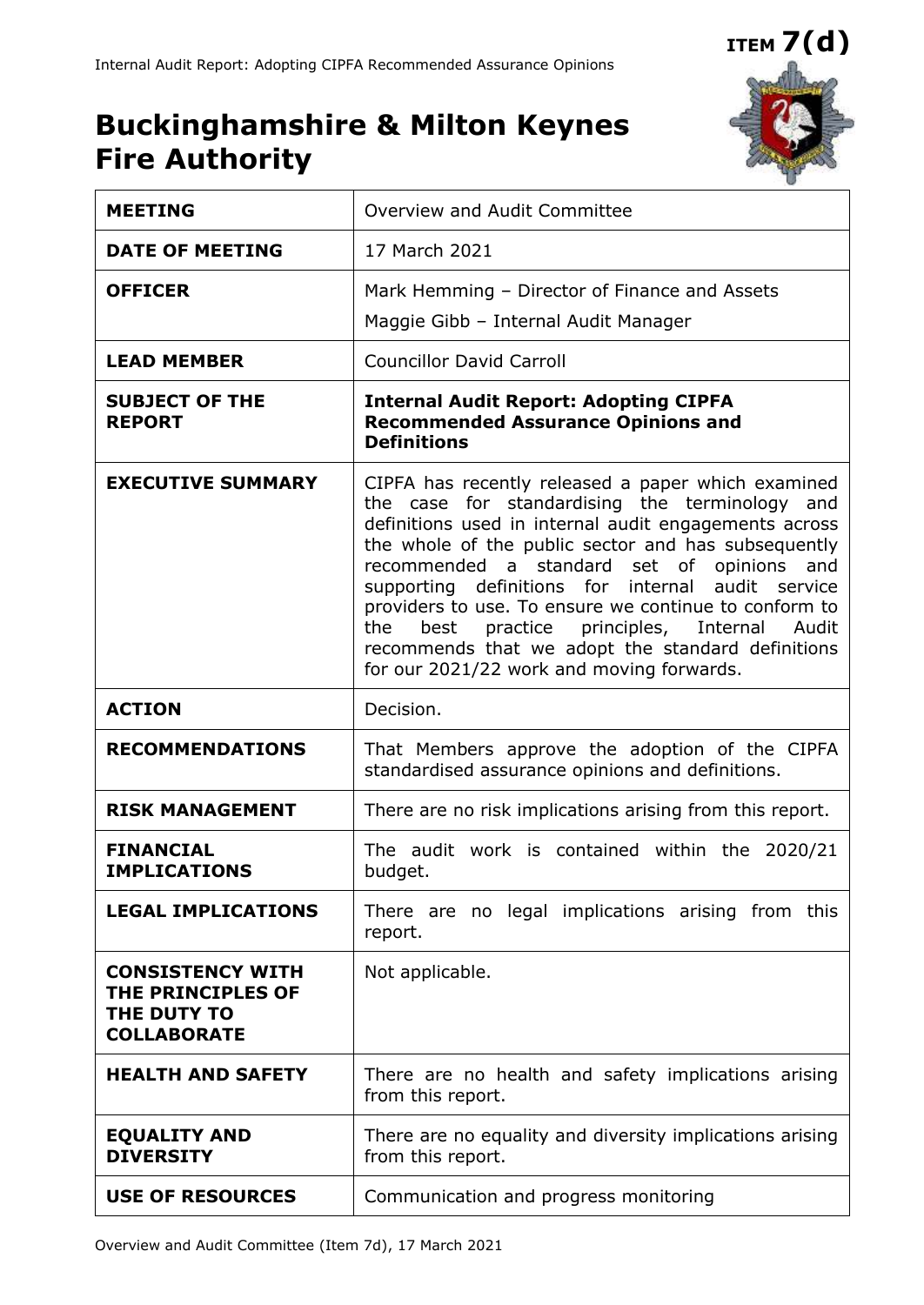|                                                            | All audits, follow-up reports and further updates will<br>be submitted to SMB and Overview and Audit<br>Committee. |  |  |
|------------------------------------------------------------|--------------------------------------------------------------------------------------------------------------------|--|--|
| <b>PROVENANCE SECTION</b><br>&<br><b>BACKGROUND PAPERS</b> | Internal Audit Plan 2020/21<br>Internal Audit reports taken to Overview and Audit<br>Committee                     |  |  |
| <b>APPENDICES</b>                                          | Appendix A - Adopting CIPFA Recommended<br>Assurance Opinions and Definitions                                      |  |  |
| <b>TIME REQUIRED</b>                                       | 15 minutes                                                                                                         |  |  |
| <b>REPORT ORIGINATOR</b><br><b>AND CONTACT</b>             | Maggie Gibb - Internal Audit Manager<br>Maggie.Gibb@buckinghamshire.gov.uk<br>01296 387327                         |  |  |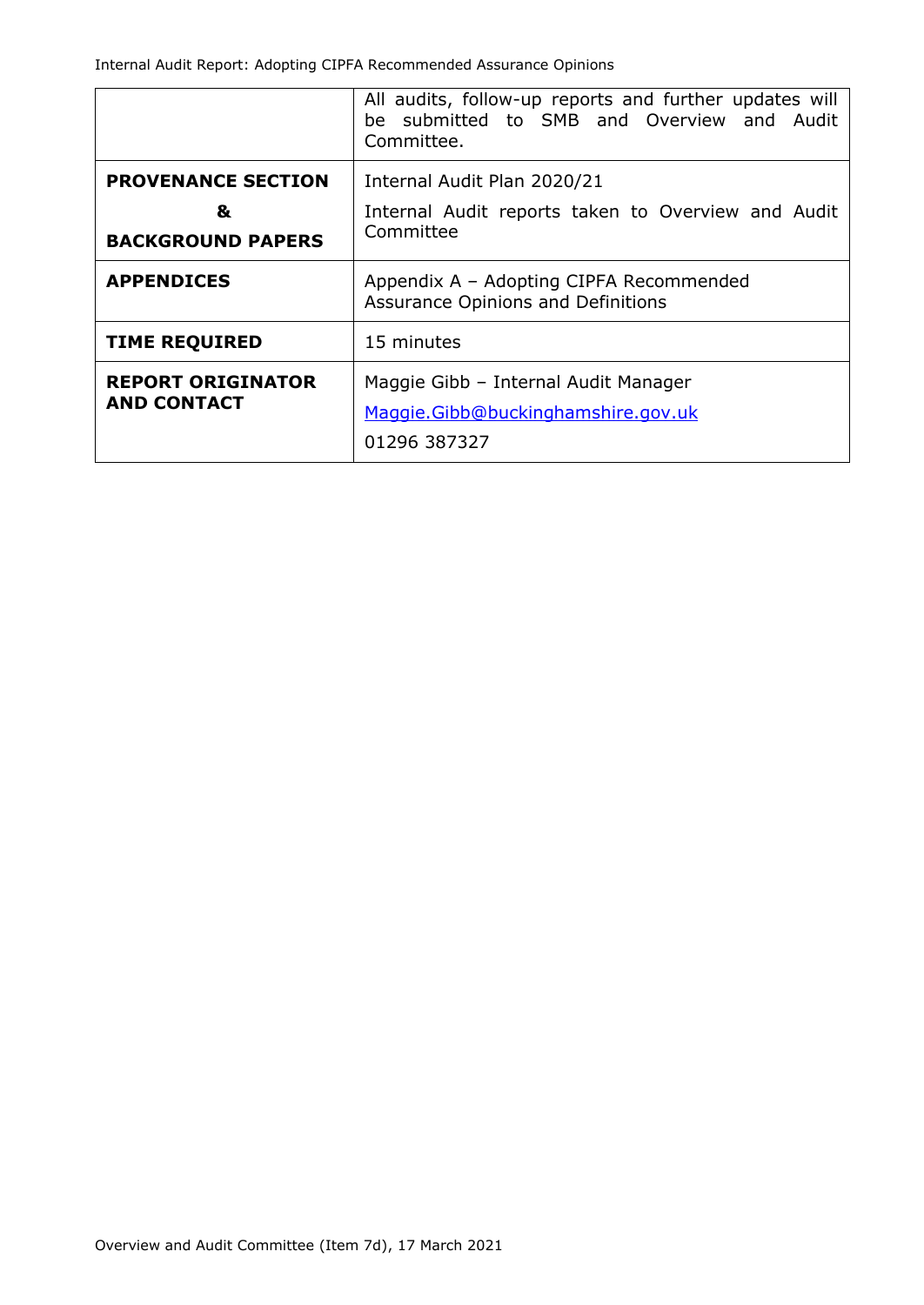Appendix A – Adopting CIPFA Recommended Assurance Opinion



### **Internal Audit Report - Adopting CIPFA Recommended Assurance Opinions and Definitions February 2021**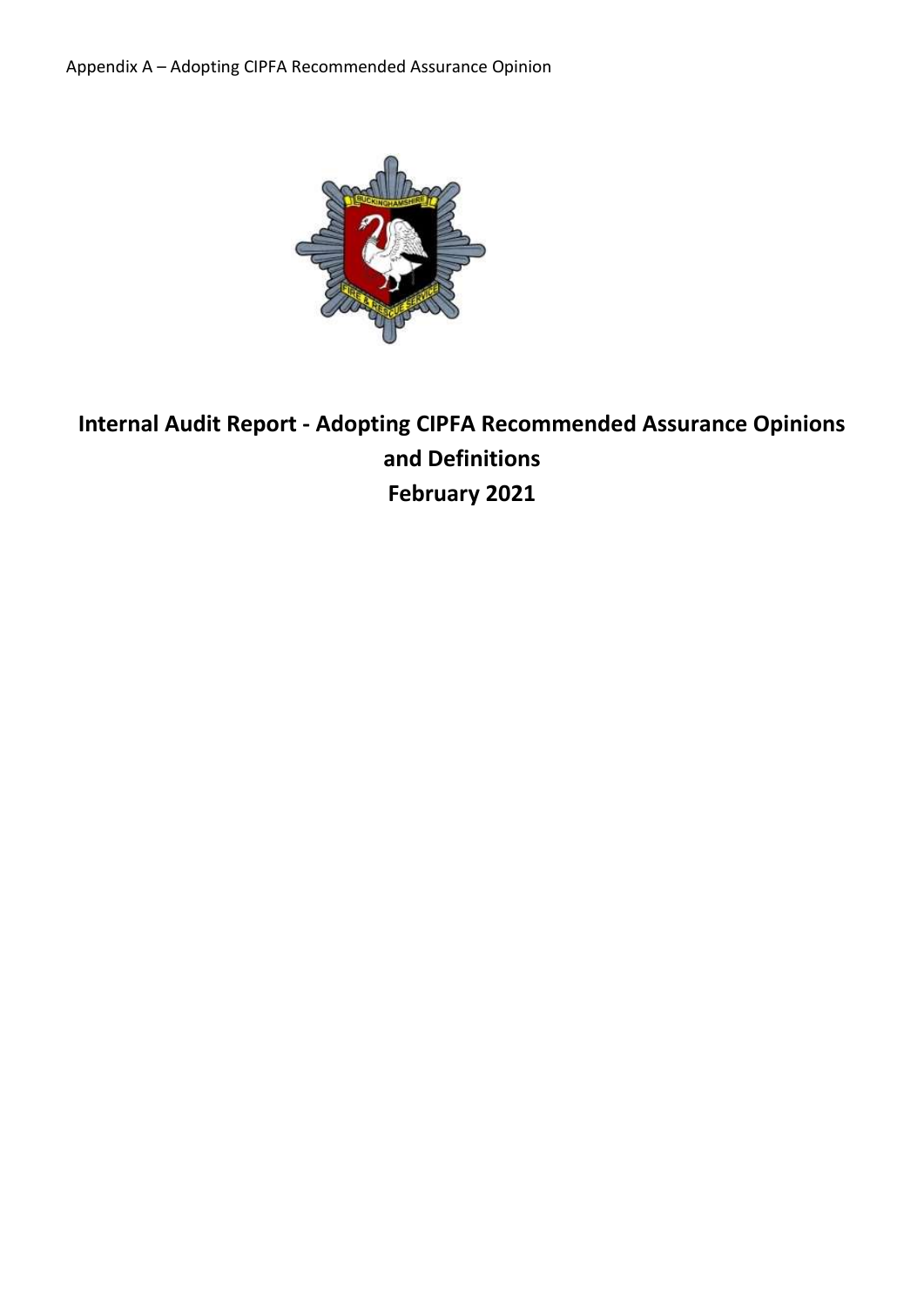#### **1. Introduction**

The Public Sector Internal Audit Standards (PSIAS), which took effect from the 1 April 2013 and updated 1 April 2017, provide a consolidated approach across the whole of the public sector providing continuity, sound corporate governance and transparency. Whilst these standards have been largely adopted and are consistently applied across the public sector, there is no common practice regarding how best to report the overall result of the internal audit work at the end of the audit assignment, i.e. the "engagement opinion".

The "Engagement Opinion" is "the rating, conclusion and/or other description of results of an individual internal audit engagement, relating to those aspects within the objectives and scope of the engagement."

#### **2. Review by the CIPFA Special Interest Group (SIG)**

In April 2020 the CIPFA Special Interest Group for Internal Audit published a paper following a review of assurance opinions used across the public sector; and outlined the range of reporting practices and opinions in use. The review found that the most common practice was the four levels of assurance opinion on the engagement.

The review noted a number of advantages to introducing a common practice for reporting opinions on Internal Audit engagements. These include:

- a standard opinion and underlying definition would increase confidence that the engagement opinion issued is consistently applied;
- In particular, it would aid those who sit on more than one public sector audit committee; and
- It would support the training of internal audit staff, helping to drive up the quality and consistency of audit opinions.

The primary arguments against adopting standard opinion levels are that this might constrain innovation in the profession, or it may not suit the particular needs of an organisation or its audit team.

**Appendix A** is a comparison of the current Buckinghamshire Council assurance opinions, compared to the CIPFA recommendations.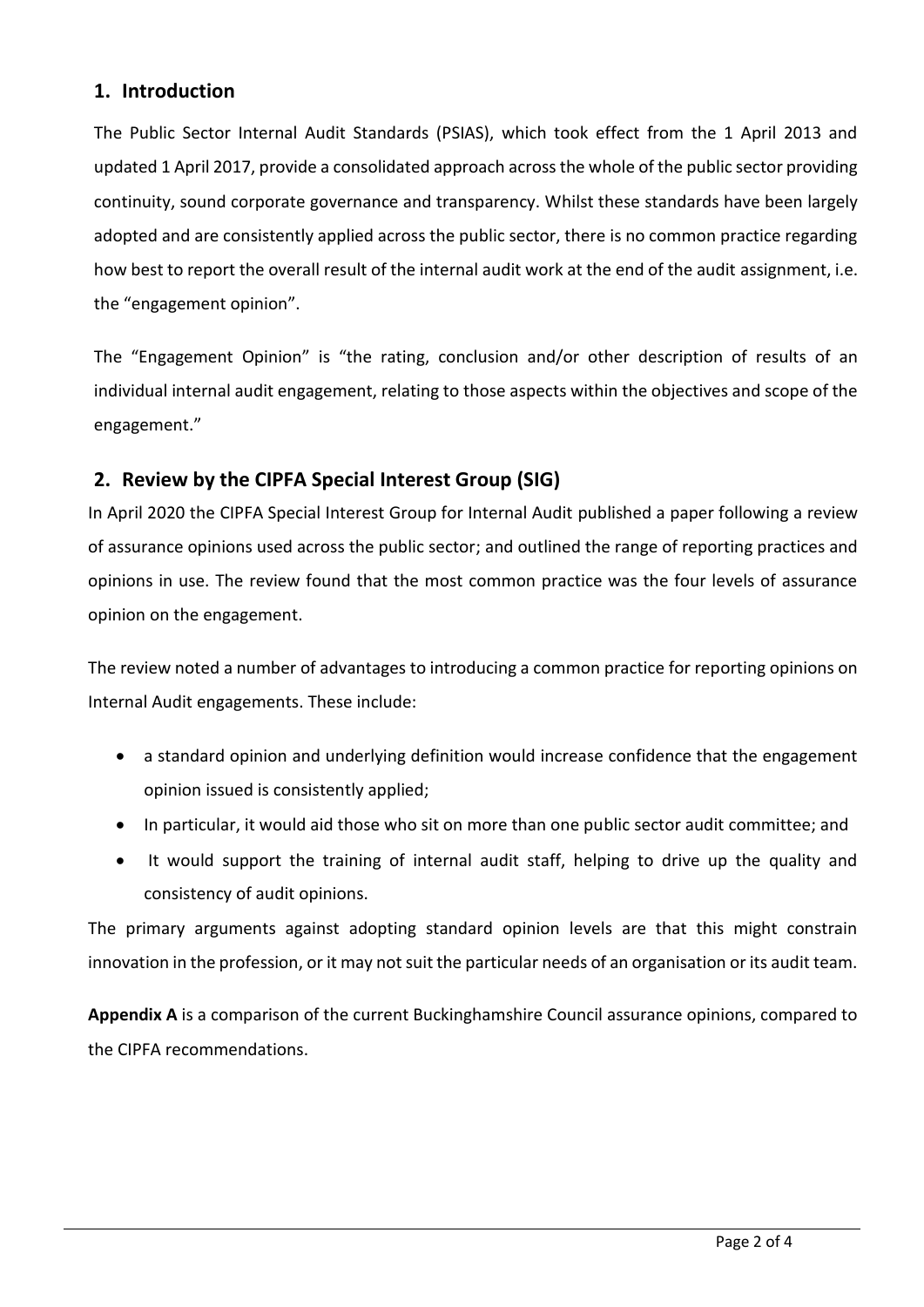#### **3. Recommendations for Approval**

Internal Audit have considered the recommendations by SIG and have concluded that **it would be appropriate to adopt the CIPFA recommended assurance opinions. However, it should be noted the use of the standardised definitions is 'recommended', not mandated.**

Further to the engagement assurance opinions, our annual audit report aims to provide a statement for senior management and the Overview and Audit Committee on the authority's overall control environment. There is no prescribed way in which Internal Audit should provide this; however, at present the Fire Authority uses the four assurance categories in line with those applied for the individual audit assignments. It is our view that we continue with this approach as it is logical to closely mirror the individual audit assignment opinions when providing an overall opinion. Therefore, we are **proposing that the annual audit opinions be updated in line with the CIPFA recommended assurance opinions**.